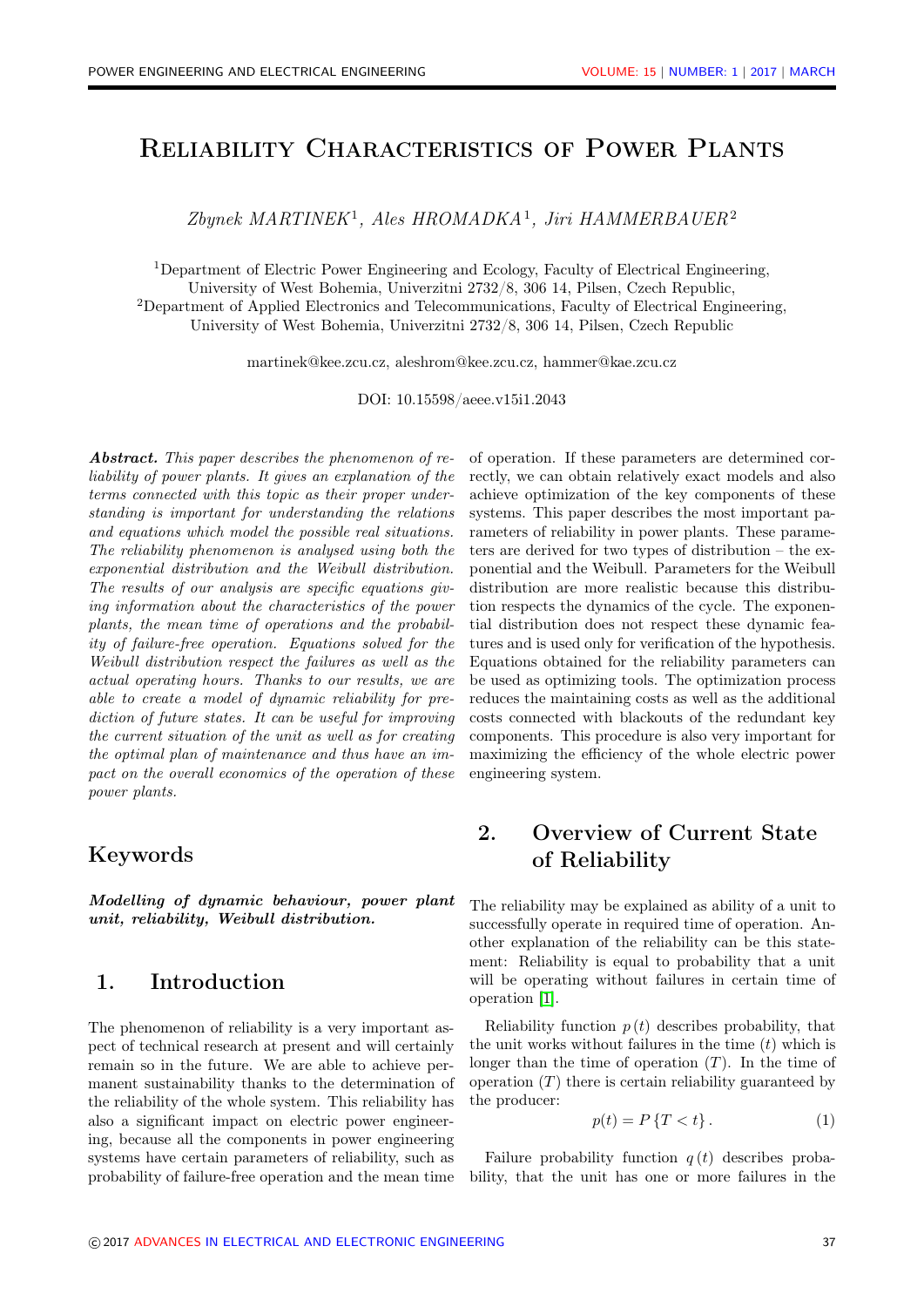

**Fig. 1:** Reliability function  $p(t)$  and distribution function  $F(t)$ of a power unit  $\lambda = 3$  [\[1\]](#page-7-0).

time  $(t)$ :

$$
q(t) = 1 - p(t). \tag{2}
$$

Distribution function of time without failure:

$$
F(t) = P\{T < t\} = q(t). \tag{3}
$$

Density function of time without failures:

$$
f(t) = \frac{\mathrm{d}F(t)}{\mathrm{d}(t)}.\tag{4}
$$

If we can consider intensity of failures as a constant, the exponential distribution can be used:

$$
p(t) = e^{-\lambda t},\tag{5}
$$

and

$$
f(t) = \lambda e^{-\lambda t}.
$$
 (6)

On the basis of density function it is possible to determine the expression for the mean time of operation [\[1\]](#page-7-0):

$$
m_s = \int_0^\infty t \cdot f(t) \mathrm{d}t. \tag{7}
$$

# 3. Materials and Methods

#### 3.1. Reliability Characteristics of a Power Plant Units

This part describes equations derived for determining the important reliability parameters of a given power plant. The probability of failure-free operation is further referred to as the first parameter and the mean time of operation as the second parameter of the reliability characteristics of the unit. These characteristics are solved below using the exponential distribution for the unrepairable unit and the Weibull distribution for the repairable unit. The Weibull distribution can describe the realistic operation better than the exponential distribution because it includes failures of all the components during the operation as well as the realistic situations which may occur.

<span id="page-1-0"></span>

Fig. 2: Situation of the realistic unit shown on time axis [\[3\]](#page-7-1).

# 3.2. Characteristics of Time of Failure-Free Operations Using the Exponential Distribution

Firstly, it is necessary to obtain solutions for the unrepairable unit by using the exponential distribution, because this situation is much easier to explain than the situation for the repairable unit. Therefore, it is very important to explain first the situation of the unrepairable unit. For this situation, it is crucial to determine the intensity of repair  $(\mu)$  and mean-time to repair  $(r)$  as follows:

<span id="page-1-1"></span>
$$
\mu = 0 \to r = \infty. \tag{8}
$$

This statement is given by unrepairability of the unit. During operation of the unrepairable unit the intensity of failures  $(\lambda)$  is given as a constant value when using the exponential distribution. It means that the probability of failure-free operation does not depend on the time of operation  $(T)$  of the unit [\[3\]](#page-7-1).

Explanation (Fig. [2\)](#page-1-0):

- Interval from 0 to  $\tau = 0$  represents repair.
- Interval from  $\tau = 0$  to  $\tau = T$  represents real-time operation.
- Interval from  $\tau = T$  to  $\tau = T + t$  represents prediction of the future state.

Verification can be performed by equation given for conditional probability:

$$
P_{B(A)} = \frac{P_{(B \cap A)}}{P_{(B)}}.
$$
\n(9)

This equation determines the probability of phenomenon  $A$  in the case of success of phenomenon  $B$ , [\[4\]](#page-7-2).

Explanation (Fig. [2\)](#page-1-0):

- $\bullet$  Phenomenon A represents the unit in which failure occurs in the interval between T and  $T + t$ .
- $\bullet$  Phenomenon  $B$  represents the unit in which failure does not occur in the interval between 0 and T.
- Intersection of these phenomena  $A \cap B$  represents both these phenomena simultaneously.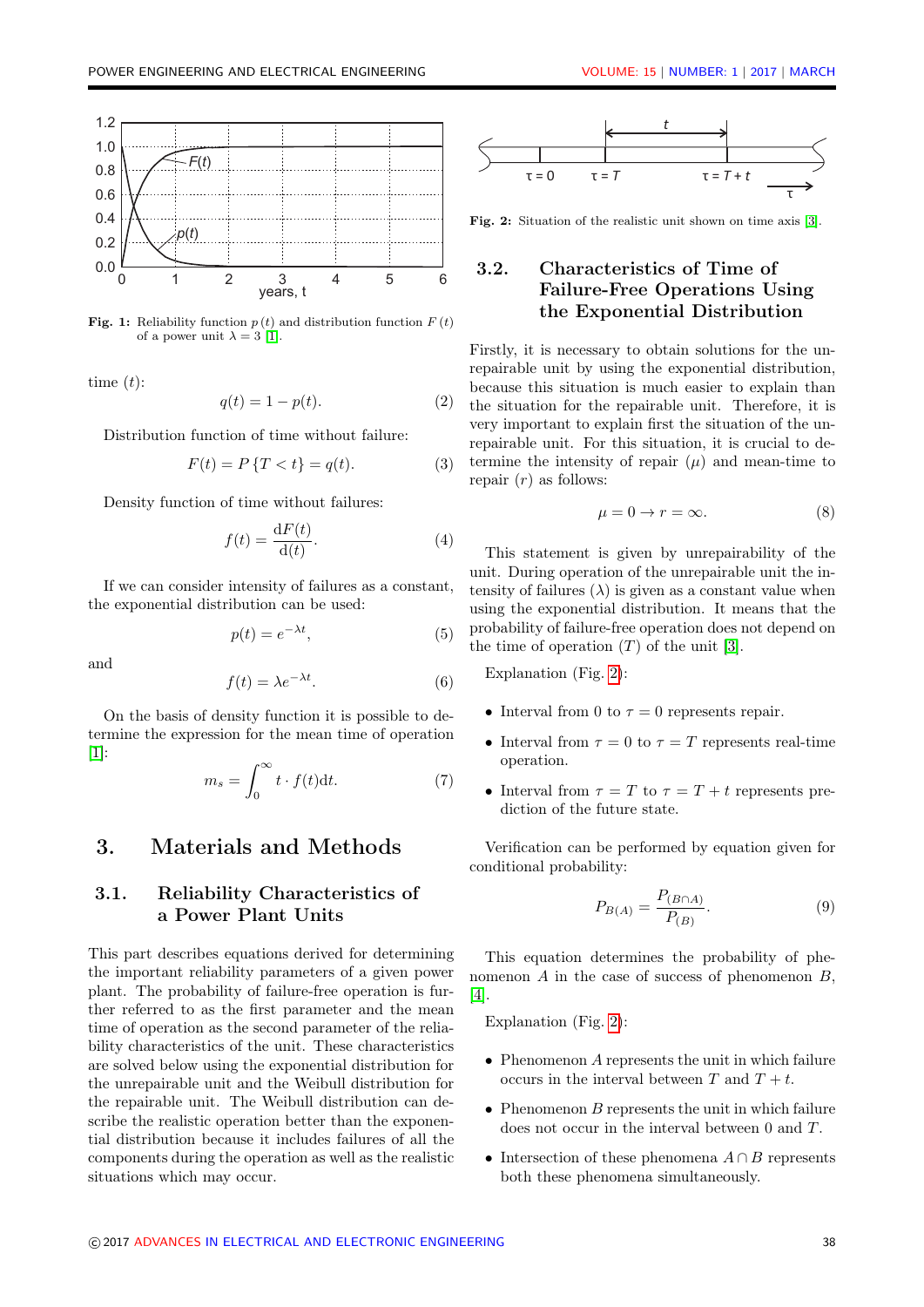The probability of failure-free operation between time  $0$  and  $T$  is determined as follows:

<span id="page-2-3"></span>
$$
P_{(B)} = P_{1(t)} = e^{-\lambda \cdot T}, \tag{10}
$$

and the probability of intersection of phenomena  $A \cap B$ is determined as follows:

$$
P_{(B \cap A)} = \int_{T}^{T+t} f_t dt = \int_{T}^{T+t} \lambda * e^{-\lambda t} dt. \qquad (11)
$$

Using the equation for conditional probability the following equation is obtained:

<span id="page-2-5"></span>
$$
P_{B(A)} = \frac{e^{-\lambda \cdot T} - e^{-\lambda \cdot T} * e^{-\lambda \cdot T}}{e^{-\lambda \cdot T}} = 1 - e^{-\lambda \cdot T}.
$$
 (12)

Independence of conditional probability  $P_{B(A)}$  on the time of operation of unit  $T$  is a feature of the exponential distribution [\[2\]](#page-7-3).

### 3.3. Characteristics of Time of Failure-Free Operations Using Weibull Distribution

Secondly, we need to find solutions for the unit of the power plant considered repairable. This state is described using the Weibull distribution below. Again, it is necessary to determine the value of  $P_{B(A)}$  for the Weibull distribution. The definition of  $P_{B(A)}$  is the same for both distributions. However, contrary to the exponential distribution, this state depends on the time of operation T of the unit [\[3\]](#page-7-1).

Again, it is necessary to determine the probability of failure-free operation between time 0 and T for the Weibull distribution:

$$
P_{(B)} = P_{0(t)} = 1 - \int_{0}^{T} f(t)dt = \cdots
$$
  
= 
$$
1 - \int_{0}^{T} k \cdot t^{m} e^{-\left(\frac{k}{m+1} * t^{m+1}\right)}.
$$
 (13)

As before, we can obtain the equation for  $P_{B(A)}$  by using the equation for conditional probability:

<span id="page-2-0"></span>
$$
P_{B(A)} = \frac{\int\limits_{T}^{T+t} f(t)dt}{1 - \int\limits_{0}^{T} f(t)dt}.
$$
 (14)

Equation [\(14\)](#page-2-0) is solved by the method of progressive integration in the following steps [\[3\]](#page-7-1).

#### 3.4. Solution of Conditional Probability

In the Weibull distribution there are two possible expressions of  $\int f(t) dt$ :

<span id="page-2-1"></span>
$$
f(t) = k \cdot t^m e^{-\left(\frac{k}{m+1}t^{m+1}\right)},\tag{15}
$$

<span id="page-2-2"></span>
$$
f(t) = \frac{b}{d} * \left(\frac{t}{d}\right)^{b-1} e^{-\left(\frac{t}{d}\right)^b}.
$$
 (16)

This paper focuses on both expressions of the equation. Equation [\(15\)](#page-2-1) is solved first and Eq. [\(16\)](#page-2-2) is solved next [\[3\]](#page-7-1).

#### 1) Calculation for Eq. [\(15\)](#page-2-1)

The first step is addition of the following integral to Eg. [\(8\)](#page-1-1):

$$
\int f(t)dt = \int k \cdot t^m e^{-\left(\frac{k}{m+1}t^{m+1}\right)} dt. \tag{17}
$$

The second step is substitution for  $t^{m+1}$ :

$$
t^{m+1} = z, (m+1)t^{m}dt = dz, t^{m}dt = \frac{dz}{m+1}.
$$
 (18)

The third step is insertion of the substitution into Eq. [\(10\)](#page-2-3):

<span id="page-2-4"></span>
$$
\int f(t)dt = \int \frac{k}{m+1} e^{-\left(\frac{k}{m+1}z\right)} dz =
$$
\n
$$
= -e^{-\left(\frac{k}{m+1}t^{m+1}\right)}.
$$
\n(19)

#### 2) Calculation for Eq. [\(16\)](#page-2-2)

Same procedure:

<span id="page-2-6"></span>
$$
\int f(t)dt = \int \frac{b}{a} * \left(\frac{t}{d}\right)^{b-1} e^{-\left(\frac{t}{d}\right)^b} dt.
$$
 (20)

Substitution for  $\frac{t}{d}$ :

$$
\frac{t}{d} = x \to \frac{dt}{d} = dx \tag{21}
$$

And next substitution for  $x^b$ :

$$
x^{b} = y \rightarrow bx^{b-1}dx = dy \qquad (22)
$$

Equation [19](#page-2-4) can be expressed as:

$$
\int e^{-y} dy = -e^{-y} = -e^{-x^{b}} = -e^{-\left(\frac{t}{d}\right)^{b}}.
$$
 (23)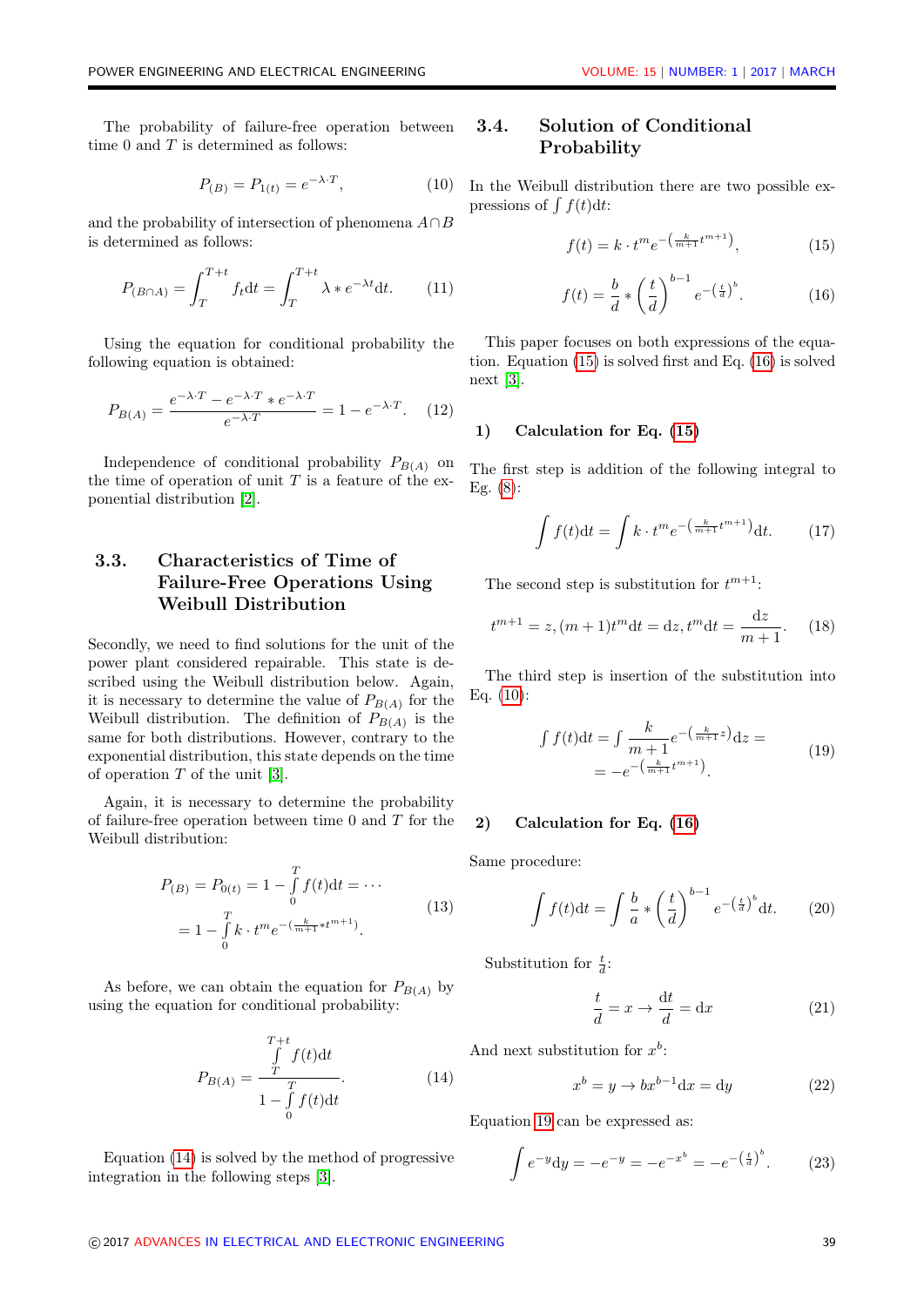#### 3) Determination of Probability of Failure-Free Operation  $P_{B(A)}$  for Eq. [\(15\)](#page-2-1) and Eq. [\(16\)](#page-2-2)

If we insert Eq.  $(15)$  into Eq.  $(14)$ , we get the following result of  $P_{B(A)}$ :

$$
P_{B(A)} = \frac{\left[ -e^{-\left(\frac{k}{m+1}t^{m+1}\right)} \right]_T^{T+1}}{1 - \left[ -e^{-\left(\frac{k}{m+1}t^{m+1}\right)} \right]_0^{T}} =
$$
\n
$$
= \frac{e^{-\left(\frac{k}{m+1}t^{m+1}\right)} - e^{-\left(\frac{k}{m+1}(T+t)^{m+1}\right)}}{1 - \left[ 1 - e^{-\left(\frac{k}{m+1}T^{m+1}\right)} \right]} =
$$
\n
$$
= \frac{e^{-\left(\frac{k}{m+1}T^{m+1}\right)} - e^{-\left(\frac{k}{m+1}(T+t)^{m+1}\right)}}{e^{-\left(\frac{k}{m+1}T^{m+1}\right)}}.
$$
\n(24)

After next simplifications we obtain the following result of  $P_{B(A)}$ :

<span id="page-3-1"></span>
$$
P_{B(A)} = 1 - e^{\left[\frac{k}{m+1}T^{m+1} - \frac{k}{m+1}(T+t)^{m+1}\right]}.
$$
 (25)

The next step is insertion of Eq. [\(16\)](#page-2-2) into into Eq. [\(14\)](#page-2-0) which looks as follows:

<span id="page-3-0"></span>
$$
P_{B(A)} = \frac{\left[e^{-\left(\frac{t}{d}\right)^b}\right]_T^{T+t}}{1 - \left[e^{-\left(\frac{t}{d}\right)^b}\right]_0^T} = 1 - e^{\left[\left(\frac{T}{d}\right)^b - \left(\frac{T+t}{d}\right)^b\right]}.
$$
 (26)

To verify our results, we consider the value of pa-rameter m from Eq. [\(15\)](#page-2-1),  $m = 0$ . This situation is typical of the exponential distribution. The resulting expression is obtained independently of parameter T:

$$
P_{B(A)} = 1 - e^{[-k(T + t - T)]} = 1 - e^{-kt}.
$$
 (27)

We perform similar verification also for Eq.  $(26)$ ,  $b=1$ :

$$
P_{B(A)} = 1 - e^{-\left(\frac{T + t - T}{d}\right)} = 1 - e^{-\left(\frac{t}{d}\right)}.
$$
 (28)

Correctness of those results Eq. [\(15\)](#page-2-1) and Eq. [\(16\)](#page-2-2) can also be verified by insertion of the parameter  $T = 0$ .

We obtain the resultant expression for the probability of failure of the unit until time t; however, we have to know that the unit was in operation until time  $T$ , which is for Eq. [\(15\)](#page-2-1) as follows:

<span id="page-3-3"></span>
$$
P_{B(A)} = P_{1(t)} = 1 - e^{\left[\frac{k}{m+1}T^{m+1} - \frac{k}{m+1}(T+t)^{m+1}\right]}.
$$
 (29)

If we determine the probability of failure of the unit by insertion of Eq. [\(16\)](#page-2-2), we obtain the following equation:

<span id="page-3-2"></span>
$$
P_{B(A)} = P_{1(t)} = 1 - e^{\left[\left(\frac{T}{d}\right)^b - \left(\frac{T+t}{d}\right)^b\right]}.
$$
 (30)

# 3.5. Derivation of the Mean Time of Operation without the Time of Operation

Calculation of the mean time of operation  $m_s$  for the exponential distribution of time of failure-free operations is as follows [\[2\]](#page-7-3):

$$
m_s = \int_0^\infty t \cdot f(t) dt = \int_0^\infty t \cdot \lambda^{-\lambda \cdot t} dt = \frac{1}{\lambda}.
$$
 (31)

For the Weibull distribution of time of failure-free operations it is as follows:

$$
m_s = \int_0^\infty t \cdot k \cdot t^m e^{-\left(\frac{k}{m+1}t^{m+1}\right)} dt. \tag{32}
$$

Calculation of the mean time of operation requires more difficult operations for the Weibull distribution as described below. Firstly, substitution is necessary for  $k t^{m+1}$ :

$$
t^{m+1} = x \to t = {}^{m+\sqrt{1}{x}},
$$

$$
(m+1)t^{m}dt = dx \to t^{m}dt = \frac{dx}{(m+1)}.
$$
(33)

Secondly, the boundaries have to be recapitulated:

$$
t \to 0, \infty, \nx \to 0, \infty.
$$
\n(34)

The third step is the calculation for Eq. [\(15\)](#page-2-1):

<span id="page-3-4"></span>
$$
m_s = k \int_0^{\infty} t^{m+1} e^{-\left(\frac{k}{m+1}t^{m+1}\right)} dt =
$$
  
=  $k \int_0^{\infty} {^{m+1}} \sqrt{x} \cdot e^{-\left(\frac{k \cdot x}{m+1}\right)} \frac{dx}{(m+1)} =$  (35)  
=  $\frac{k}{(m+1)} \int_0^{\infty} {^{m+1}} \sqrt{x} \cdot e^{-\left(\frac{k \cdot x}{m+1}\right)} dx.$ 

Similar calculation is performed for Eq. [\(16\)](#page-2-2):

$$
x = t^{b} \to t = \sqrt[b]{x},
$$
  
\n
$$
b \cdot t^{b-1} dt = dx,
$$
  
\n
$$
t \to 0, \infty,
$$
  
\n
$$
x \to 0, \infty.
$$
  
\n(36)

$$
m_s = k \int_0^\infty t \left(\frac{b}{d}\right) \left(\frac{t}{d}\right)^{b-1} e^{-\left(\frac{t}{d}\right)^b} dt =
$$
  
= 
$$
\frac{1}{d^b} \int_0^\infty \sqrt[b]{x} \cdot e^{-\left(\frac{x}{d}\right)} dx.
$$
 (37)

For verification of the resulting expressions, expression for the exponential distribution can be obtained by determination of parameters  $m = 0$  and  $b = 1$ . For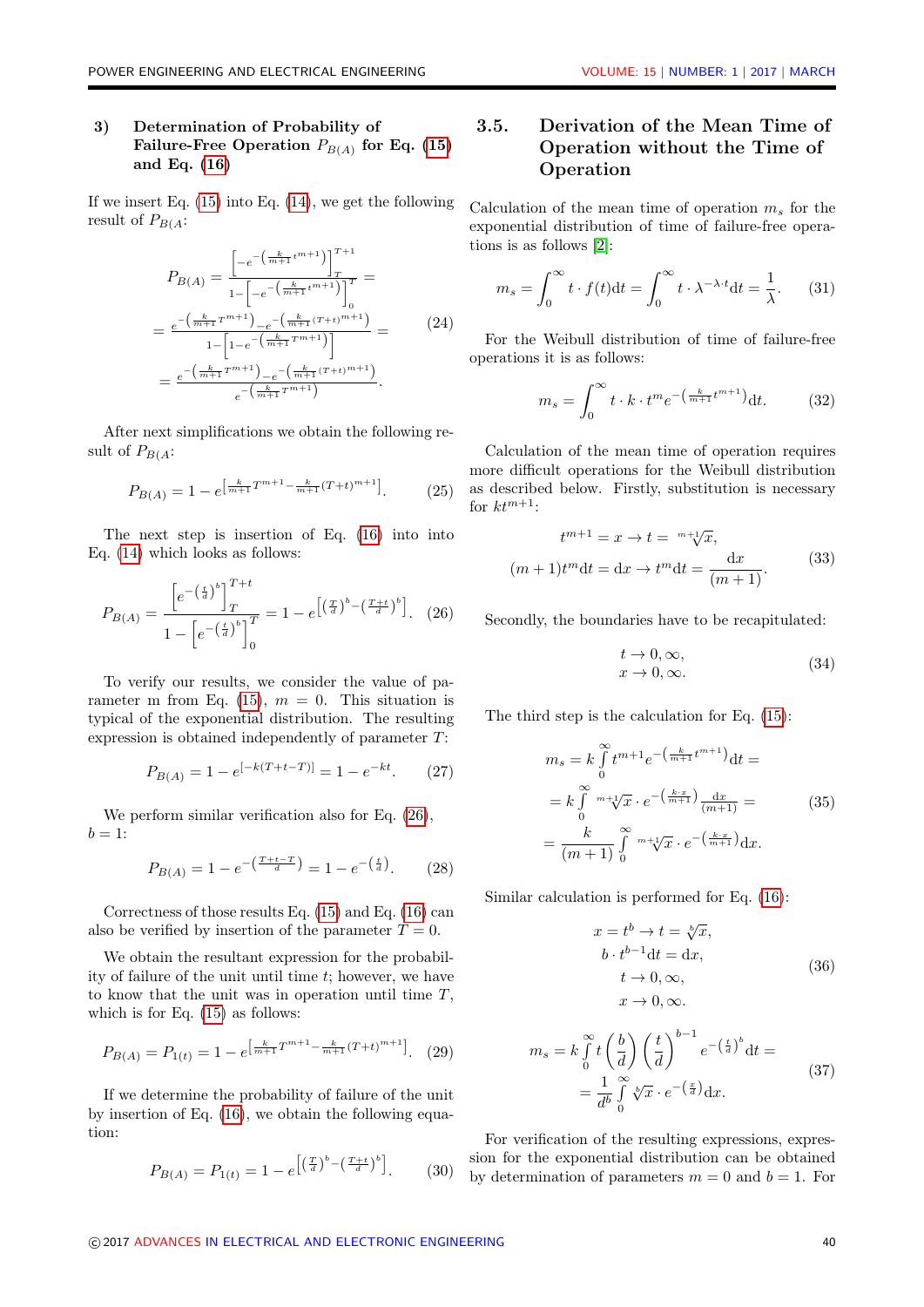Eq. [\(25\)](#page-3-1) we obtain, by insertion of parameter  $m = 0$ , this expression:

<span id="page-4-3"></span>
$$
m_s = k \int_0^\infty x e^{-x} dx = \int_0^\infty k \cdot t \cdot e^{-k \cdot t} dt = \frac{1}{k},
$$
 (38)

and the same result must be obtained if we use Eq. [\(26\)](#page-3-0) with constant parameter  $b = 1$ :

$$
m_s = k \int_0^\infty x \cdot e^{-\frac{x}{d}} dx = \int_0^\infty \frac{t}{d} e^{-\frac{t}{d}} dt = d.
$$
 (39)

After verification we know that our equations connected with the two types of expressions of the Weibull distribution for the mean time of operation are both correct. In the next step it is necessary to perform numerical calculation of these integrals, because the given integrals are unsolvable by standard exact methods [\[3\]](#page-7-1).

#### 3.6. Derivation for the Unit which was in Operation for T Hours

For exponential distribution, independence on time T was shown by Eq. [\(12\)](#page-2-5). The probability of failure of the unit in time t working during time  $T$  is given by Eq. [\(25\)](#page-3-1) for the Weibull distribution and for the second expression by Eq. [\(30\)](#page-3-2). Density of failure  $f(t)$  is given by differentiating these equations [\[3\]](#page-7-1).

#### 3.7. Calculation of the Mean Time of Operation of the Unit which was in Operation for T Hours

The first important parameter for the calculation is the probability of failure. The probability of failure in time t is given by Eq.  $(29)$  and Eq.  $(30)$ . The next step is determining the density of failure of these equations, which is given by their differentiating [\[3\]](#page-7-1). The density of failure for Eq. [\(29\)](#page-3-3) is given by the following expression:

$$
f(t) = -k(T+t)^m e^{\left[\frac{k}{m+1}T^{m+1} - \frac{k}{m+1}(T+t)^{m+1}\right]} \tag{40}
$$

and the mean time of operation for Eq. [\(29\)](#page-3-3) is determined by the following expression:

<span id="page-4-1"></span>
$$
m_s = \int_0^\infty t \cdot f(t) dt =
$$
  
= 
$$
\int_0^\infty -k \cdot t (T+t)^m e^{\left[\frac{k}{m+1}T^{m+1} - \frac{k}{m+1}(T+t)^{m+1}\right]}.
$$
 (41)

Firstly, substitution for  $k(T + t)^{m+1}$  is necessary:

$$
k(T+t)^{m+1} = z \to t = {}^{m+\sqrt{\frac{z}{k}}} - T
$$
  

$$
k(m+1)(T-t)^m dt = dz \to k(T+t)^m dt = \frac{dz}{m+1}.
$$
  
(42)

Secondly, boundaries have to be recalculated:

$$
t \to 0, \infty
$$
  

$$
z \to k(T)^{m+1}, \infty.
$$
 (43)

The third step is insertion of substitution into Eq. [\(20\)](#page-2-6):

$$
= \frac{1}{(m+1)^{m+1}\sqrt{k}} \int_{kT^{m+1}}^{\infty} {}^{m+\sqrt{z}} \mathcal{E}^{\left[\frac{k \cdot T^{m+1} - z}{m+1}\right]} \mathrm{d}z - \frac{T}{(m+1)} \int_{k \cdot T^{m+1}}^{\infty} e^{\left[\frac{k \cdot T^{m+1} - z}{m+1}\right]} \mathrm{d}z.
$$
 (44)

We also need to create substitution for  $\frac{-kT^{m+1}+z}{m+1}$ :

$$
\frac{-k \cdot T^{m+1} + z}{m+1} = x \to z = k \cdot T^{m+1}x,
$$
  

$$
\frac{dz}{m+1} = dx \to dz = (m+1)dx.
$$
 (45)

Recalculation of boundaries:

$$
z \to k(T)^{m+1}, \infty \ x \to 0, \infty. \tag{46}
$$

Insertion of substitution into Eq. [\(29\)](#page-3-3):

<span id="page-4-0"></span>
$$
m_s = \frac{1}{(m+1)^{m+1}\sqrt{k}}.
$$
  
\n
$$
\int_{0}^{\infty} {}^{m+1}\sqrt{kT^{m+1} + (m+1)x} \cdot e^{-x} (m+1) dx =
$$
  
\n
$$
+1)dx - \frac{T}{(m+1)} \int_{0}^{\infty} e^{-x} (m+1) dx =
$$
  
\n
$$
= \frac{1}{m+1}\int_{0}^{\infty} e^{-x} dx - T.
$$
  
\n(47)

To verify this Eq.  $(47)$ ,  $m = 0$  is inserted into it. Again we transform the equation for the Weibull distribution into the equation for the exponential distribution:

<span id="page-4-2"></span>
$$
m_s = \int_0^\infty \frac{(k \cdot T + x)}{k} e^{-x} dx - T =
$$
  
=  $\frac{1}{k} \int_0^\infty x \cdot e^{-x} dx + \frac{1}{k} \int_0^\infty k \cdot T \cdot e^{-x} dx - T =$  (48)  
=  $\frac{1}{k} \int_0^\infty x \cdot e^{-x} dx = \frac{1}{k}.$ 

For the second expression of the Weibull distribution the mean time of operation is calculated as follows. Firstly, we need to perform conversion for the specific constants:

$$
m + 1 = b \to \frac{m+1}{k} = d^b.
$$
 (49)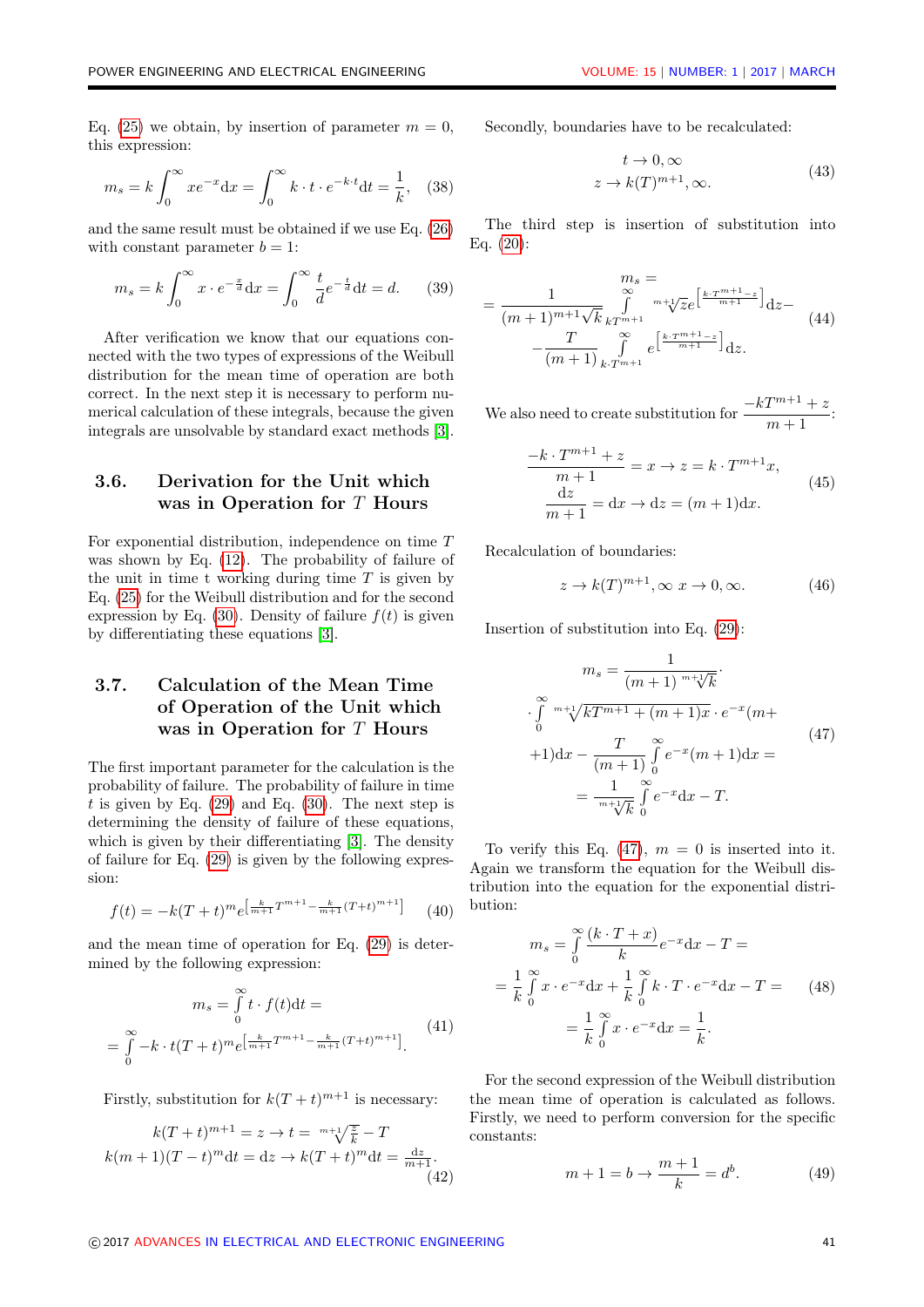Secondly, we insert these converted constants into Eq. [\(41\)](#page-4-1):

<span id="page-5-0"></span>
$$
m_s = d \int_0^\infty \sqrt[b]{\frac{T^b}{d^b} + x} \cdot e^{-x} dx - T.
$$
 (50)

Finally, for verification we choose the constant  $b = 1$ and transform it into the exponential distribution. Due to this operation, we obtain the following expression:

$$
m_s = d \int_0^\infty \left( x + \frac{T}{d} \right) e^{-x} dx - T =
$$
  
=  $d \int_0^\infty (x) e^{-x} dx + T \int_0^\infty e^{-x} dx - T = d.$  (51)

The resulting Eq. [\(48\)](#page-4-2) and Eq. [\(50\)](#page-5-0) for the mean time of operation are correctly determined.

#### 4. Achieved Results

This part is focused on the main results and their explanation. Firstly, the probability of failure-free operation for the exponential distribution was determined by the following equation [\[2\]](#page-7-3):

$$
P_{B(A)} = 1 - e^{-\lambda t}.\tag{52}
$$

After that it was derived from the same expression of probability also for the Weibull distribution. We obtained these two expressions:

$$
P_{B(A)} = P_{1(t)} = 1 - e^{\left[\frac{k}{m+1}T^{m+1} - \frac{k}{m+1}(T+t)^{m+1}\right]},
$$
 (53)

$$
P_{B(A)} = P_{1(t)} = 1 - e^{\left[ \left( \frac{T}{d} \right)^b - \left( \frac{T+t}{d} \right)^b \right]}.
$$
 (54)

Secondly, it was necessary to determine the expression of the mean time of operation for the exponential distribution. In this case the time of operation  $T$  was not respected:

$$
t^{m+1} = x
$$
  

$$
m_s = \frac{k}{(m+1)} \int_{0}^{\infty} {}^{m+\sqrt{1}} \sqrt{x} e^{-\frac{kx}{m+1}} dx,
$$
 (55)

$$
t^{b} = x
$$
  

$$
m_{s} = \frac{1}{d^{b}} \int_{0}^{\infty} \sqrt[b]{x} e^{-\frac{x}{d}} dx.
$$
 (56)

Finally, calculation of the mean time of operation was performed with respect to the time of operation. Here two expressions representing the most realistic mean time of operation were obtained.

For analytical solution, the substitutions and recalculation of boundaries must be performed twice:

<span id="page-5-1"></span>
$$
k(T+t)^{m+1} = z, \ \frac{-k \cdot T^{m+1} + z}{m+1} = x, \qquad (57)
$$

$$
z \to k(T)^{m+1}, \infty \ x \to 0, \infty,
$$
 (58)

$$
m_s = \frac{1}{m + \sqrt[k]{k}} \sqrt[m+1]{\frac{k \cdot T^{m+1}}{m+1} + x} \cdot e^{-x} dx - T.
$$
 (59)

For the second expression, the solution looks like this:  $m + 1$ 

$$
m + 1 = b \to \frac{m + 1}{k} = d^b,
$$
 (60)

$$
m_s = d \int_0^\infty \sqrt[b]{\frac{T^b}{d^b} + x} \cdot e^{-x} dx - T.
$$
 (61)

Integration of Eq.  $(35)$  and Eq.  $(38)$  is impossible by exact methods. This is the reason for using an approximate numerical method, such as Simpson's rule or Quadrature rule.

### 4.1. Practical Application of the Final Equations for a Real System

We used real parameters of a feed pump from the Czech nuclear power plant Dukovany. The nuclear power plant Dukovany has four units. Each unit of Dukovany contains the same components, i.e. a turbine with the performance of 250 MWe, condenser, steam generator and feed pump. In this case we have focused only on feed pumps [\[5\]](#page-7-4).

Parameters used in the following script have been determined from a database of operation values in the software Access by statistical methods. The times of operation have been chosen on the basis of the data of the feed pump used in the power plant. Characteristics of wear  $b = 0.65$  and complex characteristics of lifetime  $d = 3150$  were also determined by these statistical methods. The script for calculation characteristics of reliability by the Quadrature rule is created and it is shown below:  $T1=0;$ 

 $T2=72;$ T3=120; T4=168; T5=300; T6=500; T7=1000; T8=2000; T9=3500; T10=5000; T11=6000; %Required times b=0.65; %Characteristics of wear d=3150; %Characteristics of lifetime try sum old = sum; %Saving previous value of numerical integral catch  $sum\_old = 0;$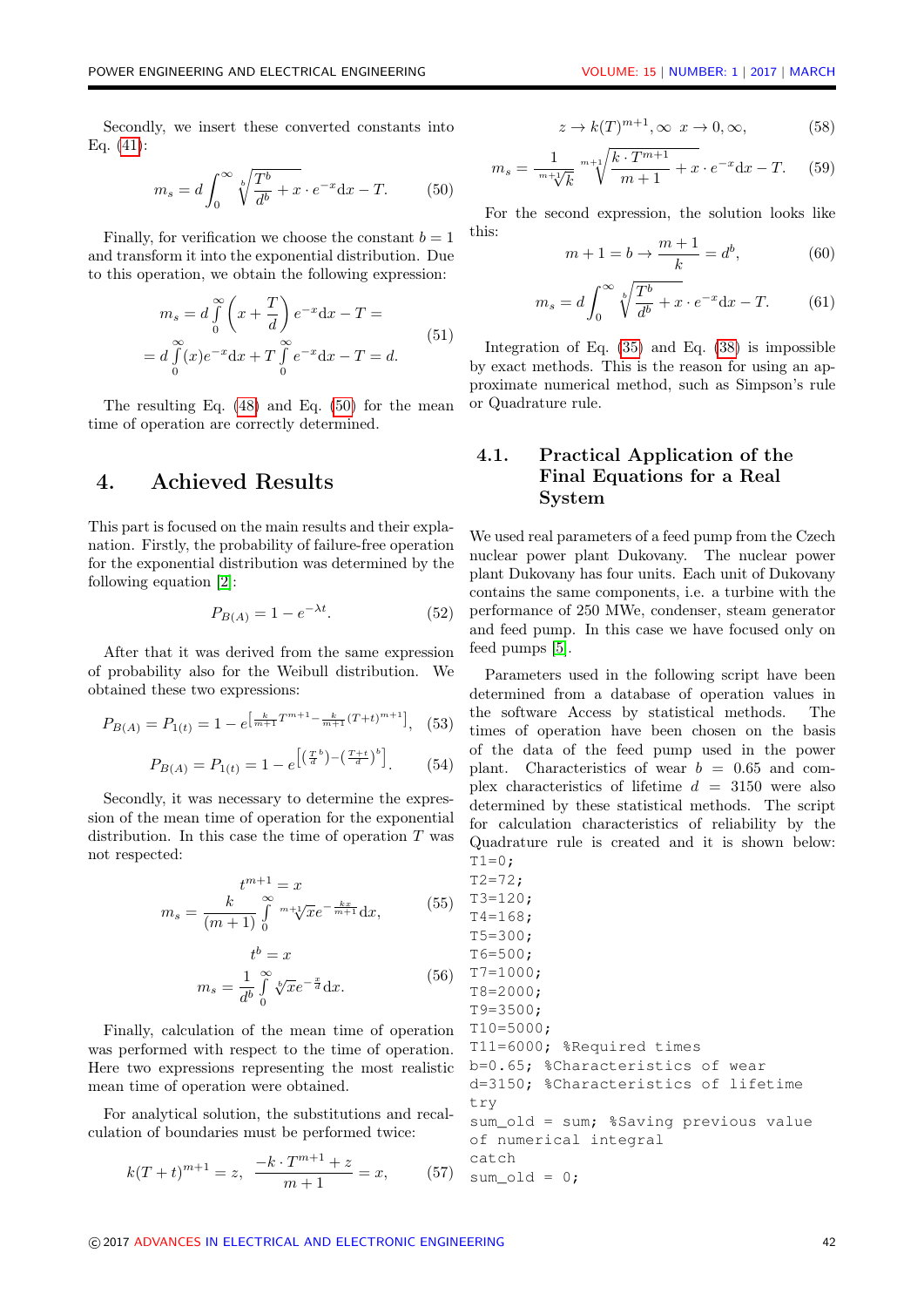```
end
sum = 0;h=0.01; %Determination of the step
x \text{ in } = 0 : h : 2e1;
yout = zeros(size(x in));
s_out = yout;
i = 1;for i = 1 : length (x_in) %Calculation
of the numerical integral by the
Quadrature rule
x = x_{ in}(i);y = d * ((T1./d).^b) + x).^(1./b) * exp(-x) - T1;if y < 0 %Elimination of negative
values of the integral
break;
end
sum = sum + y * h;yout (i) = y;s out(i) = sum;end
subplot(2,1,1); \frac{1}{2} figure of the function
before integration
plot(x_in,yout);
subplot(2,1,2);
plot(x_in,s_out); %Figure of the
function after integration
```


Fig. 3: Graphic expression of calculation before and after integration for T1 by the Quadrature rule.

The numerical results in Tab. [1](#page-7-5) for Eq. [\(57\)](#page-5-1) were calculated by the script in Matlab. The graphical expression of Tab. [1](#page-7-5) is shown in Fig. [4](#page-6-0) below.

In Tab. [1,](#page-7-5) an example of calculation  $m_s = f_{((m,k,T))}$ of a nuclear power plant unit is shown with realistic parameters of reliability using the Weibull distribution. The trend of the mean time of operation is given in Fig. [4.](#page-6-0) This shows that the mean-time of operation falls with the rising time of operation.

<span id="page-6-0"></span>

Fig. 4: Graphic expression of interdependence between time of operation and mean-time of operation.

## 5. Discussion

Dynamic reliability is a very promising field and offers a lot of possibilities for future research. The solution using the Weibull distribution has a significant impact in the field of dynamic reliability because the Weibull distribution is convenient to be used for repairable systems. It is the best tool of dynamic modelling of real systems.

The general procedure described in the experimental section may be used in most types of power plant units. All the necessary steps for calculation of the key parameters of dynamic reliability are described in that section. The final expressions are verified using the exponential distribution.

The results interpreted in the previous section concern the probability of failure-free operation and the mean time of operation. These parameters are representative and give a realistic view of the reliability of our nuclear power unit. Thanks to our results, we are able to create a model of dynamic reliability for prediction of future states. Prediction of future states may be used for optimal planning of maintenance and also for supporting the sustainability of these units. This section is concluded by Tab. [1,](#page-7-5) which presents the calculated values of the mean time of operation depending on the length of the time of operation, and Fig. [4](#page-6-0) which shows a graphic view of the values.

# 6. Conclusion

In this paper the methodology of reliability characteristics, such as failure-free operation and the mean time of operation, is described. The methodology contains calculations and verifications of unit parameters. The final results were obtained by calculation and verified by the exponential distribution. This methodology is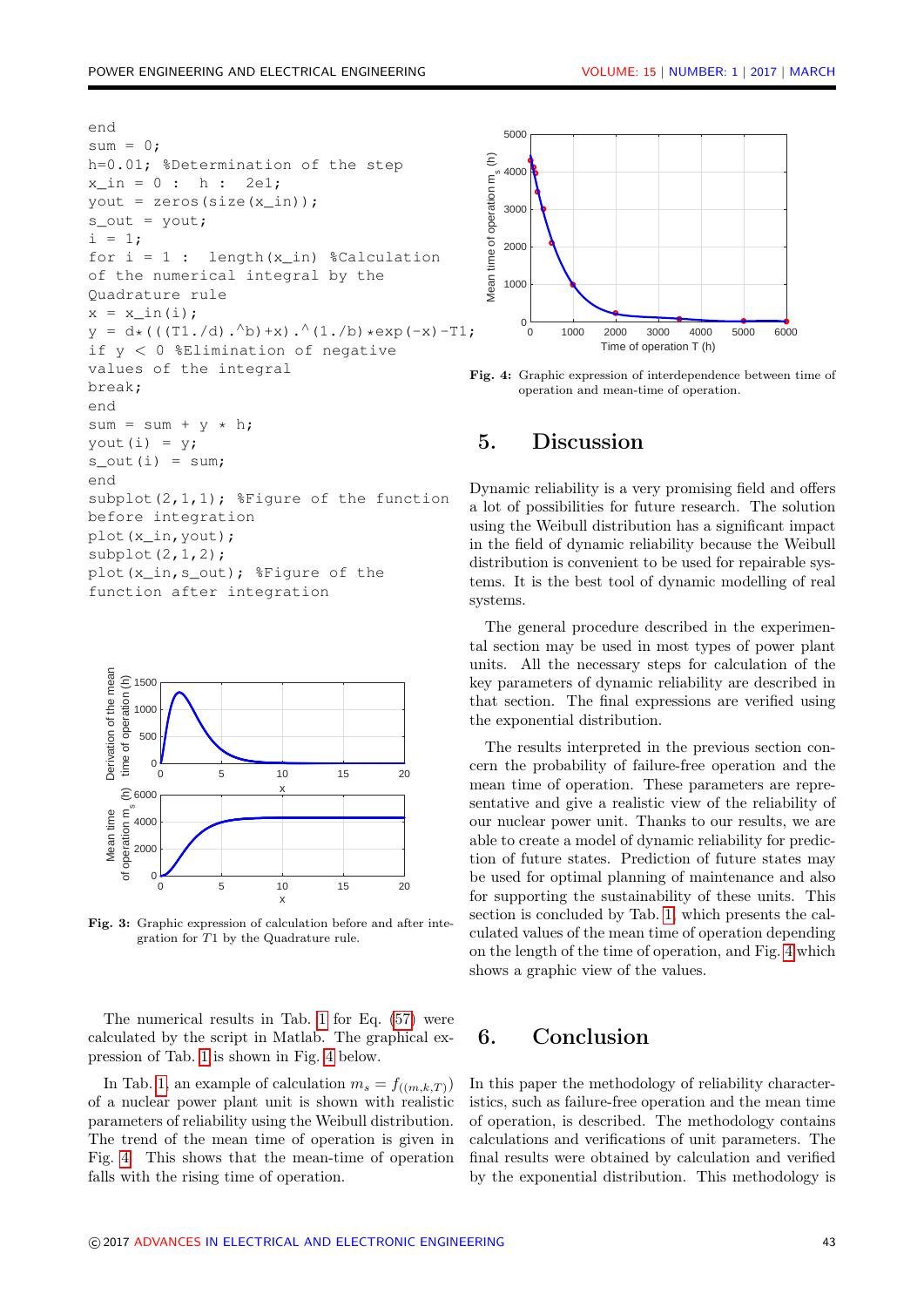<span id="page-7-5"></span>

|  | <b>Tab. 1:</b> Interdependence between mean time of operation $(m_s)$ and time of operation $(T)$ . |  |  |  |  |  |  |  |  |  |
|--|-----------------------------------------------------------------------------------------------------|--|--|--|--|--|--|--|--|--|
|--|-----------------------------------------------------------------------------------------------------|--|--|--|--|--|--|--|--|--|

| T<br>(h)<br>T | 72                                                   | 120 | 168 | 300 | 500 | 1000 | 2000 | 3500 | 5000 | 6000 |
|---------------|------------------------------------------------------|-----|-----|-----|-----|------|------|------|------|------|
| $m_s$ (h)     | 4304   4113   3964   3821   3465   2999   2102   987 |     |     |     |     |      |      | 229  |      | 0.02 |

applicable to any system. However, this system must be repairable and periodically checked. Of course, we must know the key parameters of the system.

Obtained results of the mean-time of operation for the Weibull distribution is shown in Fig. [2.](#page-1-0) The results of the mean-time of operation for the Weibull distribution are shown in Fig. [2.](#page-1-0) The trend in Fig. [2](#page-1-0) respects the theoretical assumptions of the theory of reliability. The rising time of operation causes the decreasing hyperbolic trend of the mean time of operation.

These results can be useful for improving the current situation of the unit and also for creating the optimal plan of maintenance.

# Acknowledgment

This research was partially supported by the SGS grant from VSB–Technical University of Ostrava (No. SP2016/95) and by the project TUCENET (No. LO1404).

# References

- <span id="page-7-0"></span>[1] VALDMA, M., M. KEEL, H. TAMMOHA and K. KILK. Reliability of electric power generation in power systems with thermal and wind plants. Oil Shale. 2007, vol. 24, no. 2, pp. 197–208. ISSN 0208-189X.
- <span id="page-7-3"></span>[2] MENTLIK, V., P. TRNKA, M. TRNKOVA and L. SASEK. Spolehlivostni aspekty elektrotechnolgie. Praha: BEN, 2011. ISBN 978-80-7300-412-5.
- <span id="page-7-1"></span>[3] TUMA, J., Z. MARTINEK, M. TESAROVA and I. CHEMISINEC. Security, quality and reliability of electrical energy. Praha: Conte, 2007. ISBN 978-80-239-9056-0.
- <span id="page-7-2"></span>[4] SKVARKA, P. Spolahlivosl v Jadrovej Energetike. Bratislava: Alfa, 1990. ISBN 80-05-00095-2.
- <span id="page-7-4"></span>[5] NOHACOVA, L. and J. MERTLOVA. Electrical substations and lines. Praha: BEN, 2010. ISBN 978-80-7300-517-7.

#### About Authors

Zbynek MARTINEK was born in 1955 in Pilsen, Czech Republic. In 1983 he graduated (M.Sc.) with distinction from the department of Power Engineering of the Faculty of Electrical Engineering of the University of West Bohemia in Pilsen. He defended his Ph.D. in the field of Reliability of Power grid in 1990, the title of his habilitation thesis was "Synthesis of reliability of power plant unit in the Czech Republic". Since 1990 he has worked as a tutor at the Department of Electric Power Engineering and Ecology, detachment production and distribution of electricity. His scientific research is focused on reliability of power grid and devices in power engineering, heating industry and electrical installation design. Since 1990 he has regularly been named a member of the final examination committee at the Department of Electric Power Engineering and Ecology. He has also been appointed the chairman of the final examination committee of the bachelor programmes since 2005.

Ales HROMADKA was born in 1990 in Pilsen, Czech Republic. He received his M.Sc. from electrical engineering at the University of West bohemia in 2015. In present he is a Ph.D. student and a junior researcher at the University of West Bohemia. His research interests include modelling of dynamic reliability of electricity systems and also modelling of thermal cycles in thermal power plants.

Jiri HAMMERBAUER born in 1964, Education: 1989 Ing.(M.Sc.), Institute of Technology, Pilsen, 1999 Ph.D. Applied Electronics, Univ. of West Bohemia, Pilsen, 2003 - Assoc. Professor, University of West Bohemia, Pilsen. Position at the University: Dean of the Faculty of Electrical Engineering at the University of West Bohemia, Assoc. Professor of the department Applied Electronics and Telecommunications. A member of the Board for Science of the Faculty of Electrical Engineering. Member of the Board for Science of University of West Bohemia. Research and expertise: Development of DC/DC converters with high efficiency and small dimensions, and controlled switched current converters for high luminance LEDs. Design and development of mains driven power supplies with emphasis on high efficiency, small size, high switching frequency, wide range of input voltage, reliability, and EMC. Development of chargers for all types of accumulators, especially of modern Li-ion and Li-pol types. Development